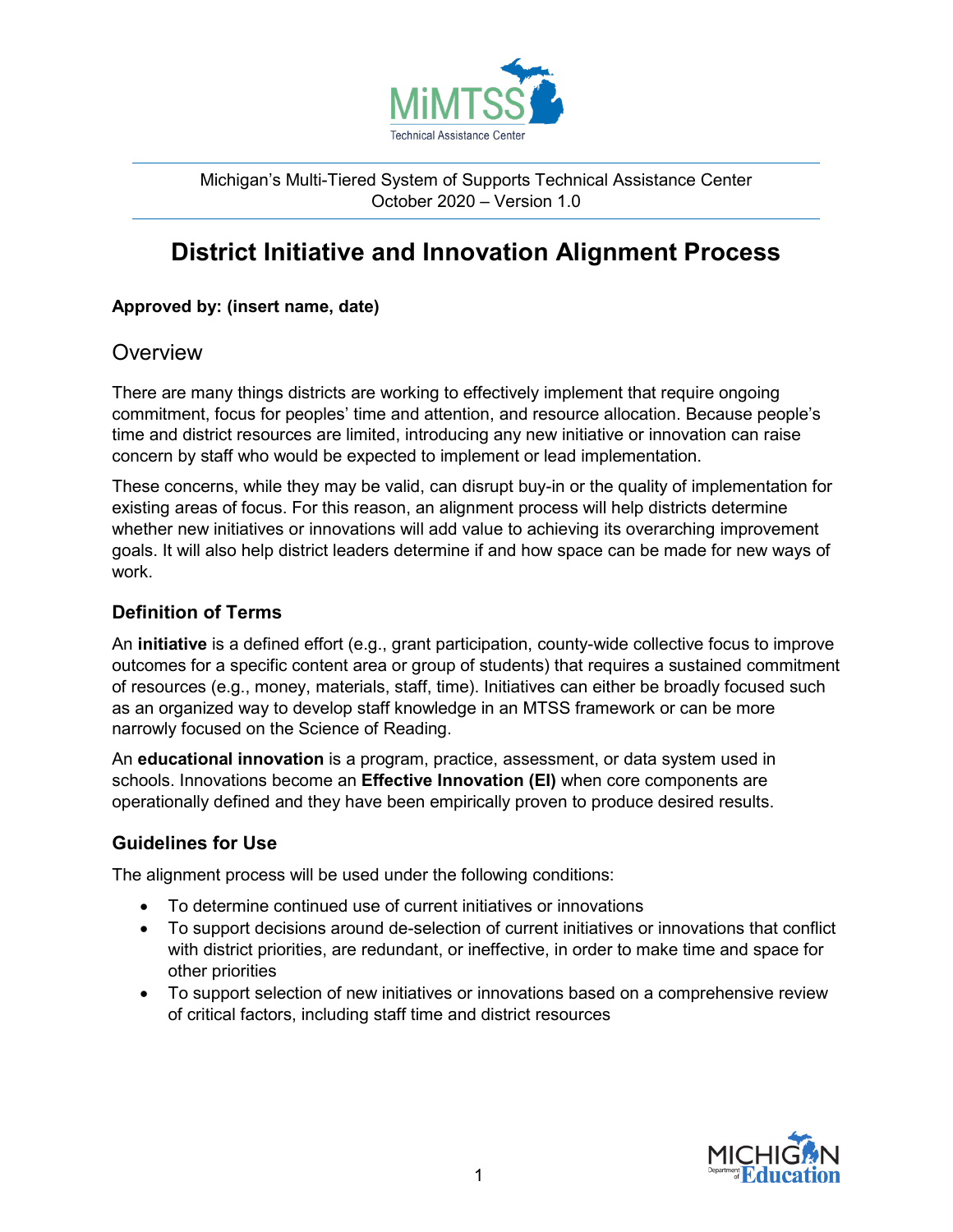## Alignment Process

#### **Initiating an Alignment Process**

- 1. An individual or team identifies the need for alignment based on the guidelines for when the process would be used.
- 2. A request is made to the District Implementation Team to conduct the alignment process for the identified initiatives or innovations.
- 3. The DIT determines individuals to include in the alignment process. Consideration is given to DIT members, individuals with proper decision-making authority, and individuals with advanced knowledge of initiatives and content areas in which the initiatives or innovations are focused. Identified individuals are contacted and asked to provide their availability before dates to begin the alignment process are established.
- 4. Dates are scheduled to conduct the alignment process with identified individuals.

#### **Conducting an Alignment Process**

- 1. Determine the focus area (e.g. behavior, reading) to align.
- 2. Complete the corresponding table for the selected focus area in the District Initiative and Innovation Inventory. Fill in each row of the table for initiatives and innovations currently being implemented.
- 3. Once the table is complete, use the information in the table to respond to the alignment questions and determine alignment.
- 4. When listing the core components or big ideas, consider these guiding questions and example responses:
	- If a school-wide, non-classroom initiative or innovation: What is the School Leadership Team or another school-wide teaming structure expected to produce and do?
	- If a classroom specific initiative or innovation: What are the resources and strategies teachers will use to teach students how to perform the skills that are the area of focus?
	- What assessments and data systems (if applicable) are required to be used for participation?
	- If the innovation is an Effective Innovation, list the defined core components
	- Core Component Examples:
		- o **PBIS Behavior Initiative Example**: Adults positively and proactively address student behavior, guidelines are followed for establishing a continuum of responses, data use and analysis expectations that are included as part of the behavior initiative.
		- o **Reading Effective Innovation Example**: Primary skills that are the focus of the Effective Innovation; instructional routines / procedures teachers will use to teach students how to perform the skill; assessment data that are required to be collected and used for instructional decisions.
- 5. Instances where you do not know the answers to alignment questions, seek answers from a person with expert knowledge and experience in use of the initiatives and innovations.
- 6. Copy and paste the inventory table and alignment questions to use the alignment process for additional focus areas.

#### **Summarizing the Alignment Results**

Based on responses to the alignment questions, develop a brief summary of the results. Identify which initiatives or innovations were included in the alignment process, as well as an explanation of how initiatives complement, overlap, or discourage intended use of one another.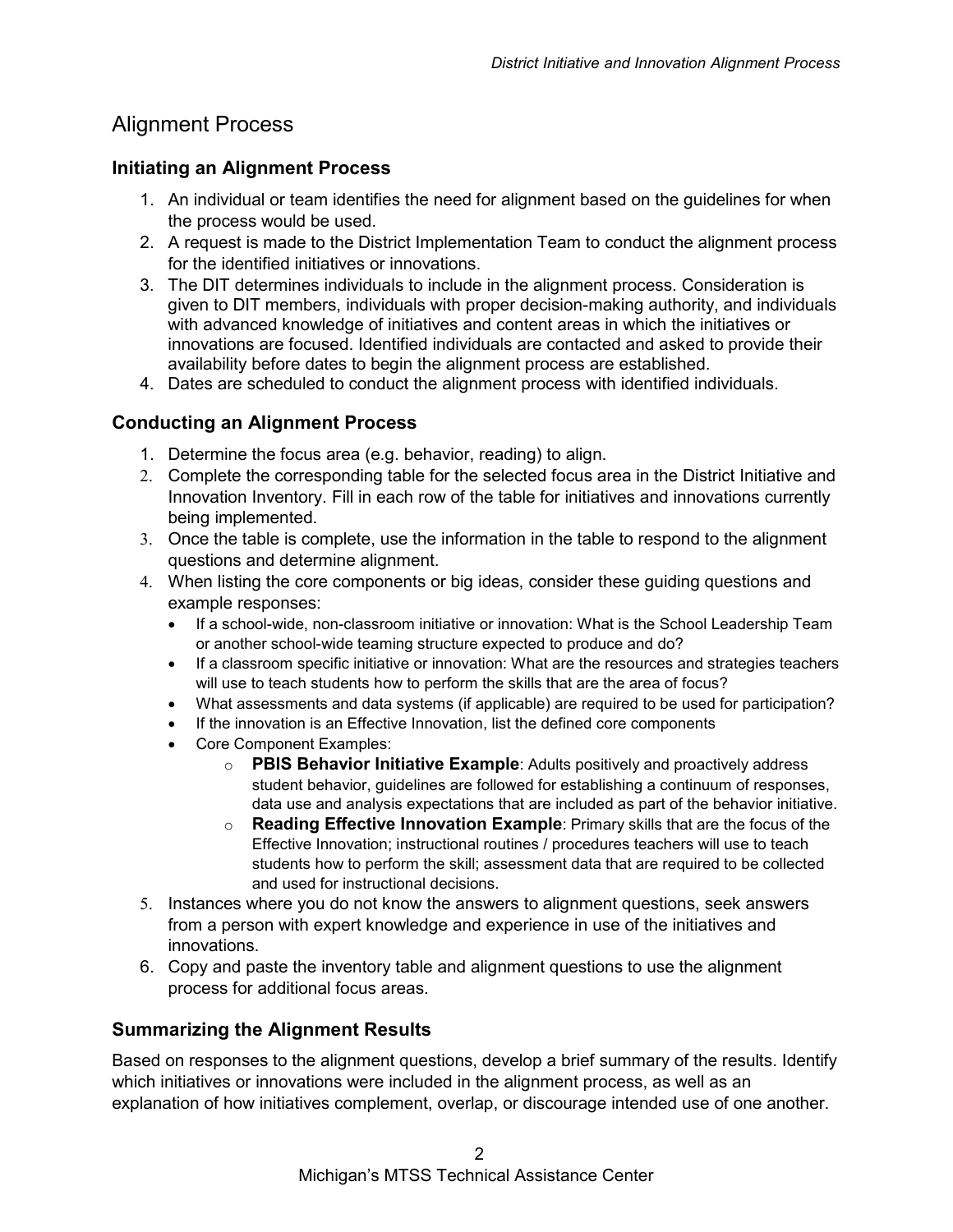Provide a rationale and recommendations for continued use selection or de-selection of initiatives (see District Innovation Review Process).

- If the recommendation is to select or continue use, provide a statement regarding how implementation will be easier on staff and will NOT compete for people's time and attention. Prompt the completion of the District Innovation Review Process.
- If the recommendation is to de-select, consider if the district can make the decision without penalty. If so, prompt the completion of the District Innovation Review Process.

Include recommendations for who the summary should be shared with and in what format. Consider what information needs to be communicated to all staff to support buy-in and provide next steps regarding use of initiatives and innovations.

# Decision-making Protocol

Submit completed alignment process and summary to (insert executive leader's name) who has decision-making authority regarding review, selection or de-selection of initiatives. This person may also help determine who to share the summary with and in what format the summary will be shared, based on recommendations provided.

(insert executive leader's name) will confirm receipt of the completed alignment process and summary via email. Included in the email will be next steps that will be taken and an approximate timeline to act on the information.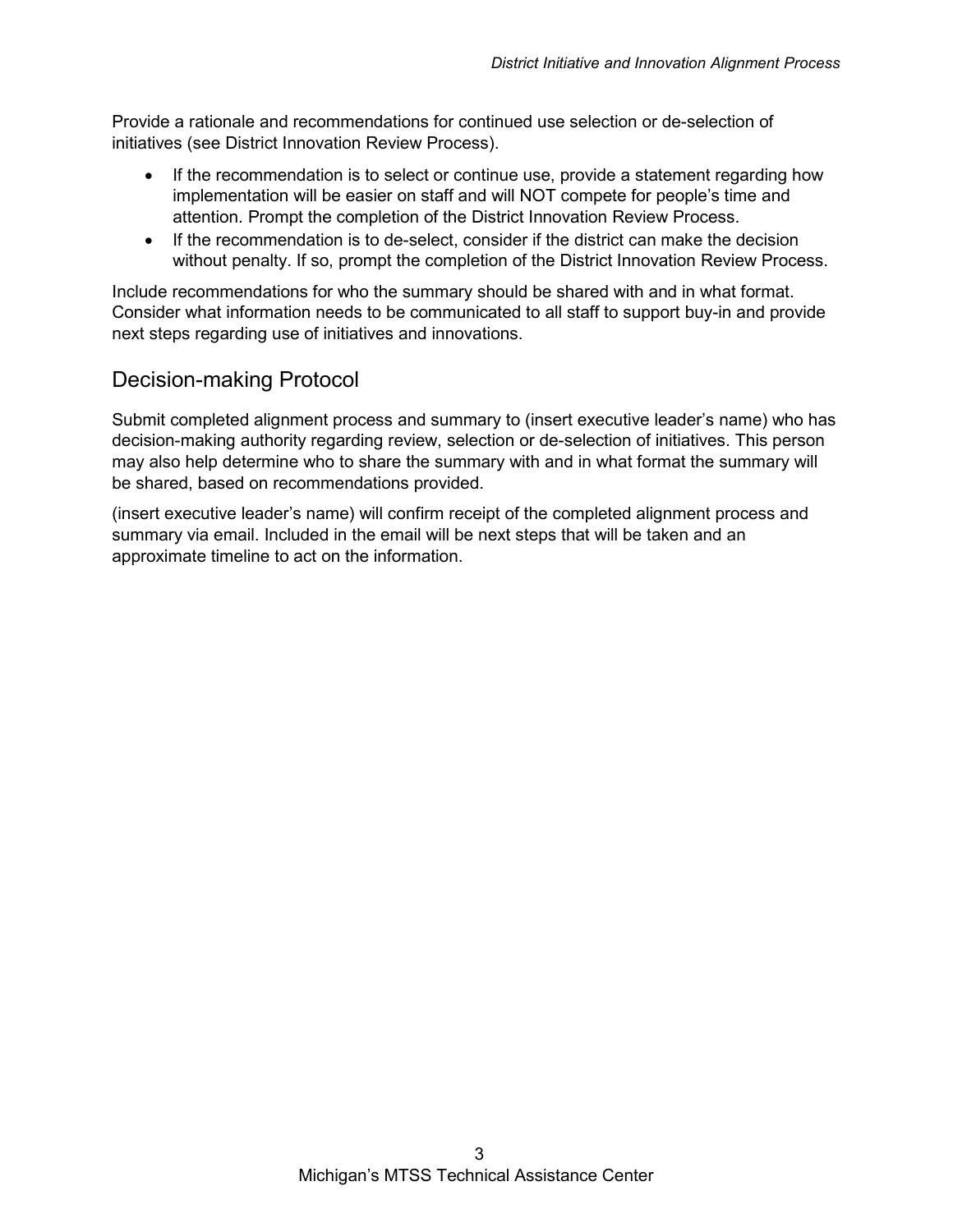### District Initiative and Innovation Inventory

This tool is used by District Implementation Teams to gather key information about use of current initiatives, priorities, and innovations. Information collected can be used by the district to explore the fit of additional initiatives, priorities and / or resource commitments with current work, to guide decision making to make room for new work, and to assist with alignment of initiatives and innovations.

#### **Date of Inventory:**

#### **Focus Area: (list specific area of focus)**

Table 1. Complete the fields below for current initiatives and innovations which are requiring staff time, attention and resources.

| Name of Initiative /<br><b>Innovation</b>                                                                                                | Initiative/<br><b>Innovation</b> | Initiative/<br><b>Innovation</b> | Initiative/<br><b>Innovation</b> | Initiative/<br>Innovation |
|------------------------------------------------------------------------------------------------------------------------------------------|----------------------------------|----------------------------------|----------------------------------|---------------------------|
| Scale of Intended Use (e.g., elementary,<br>secondary, Tier 1, Intervention)                                                             |                                  |                                  |                                  |                           |
| Group of individuals intended to<br>implement the initiative (e.g., School<br>Leadership Team, classroom teachers,<br>special educators) |                                  |                                  |                                  |                           |
| Description (e.g. purpose, skills taught,<br>instructional approach)                                                                     |                                  |                                  |                                  |                           |
| <b>Expected Outcome</b>                                                                                                                  |                                  |                                  |                                  |                           |
| Data Used to Measure Outcomes                                                                                                            |                                  |                                  |                                  |                           |
| <b>Evidence of Outcomes</b>                                                                                                              |                                  |                                  |                                  |                           |
| Core features or "big ideas" related to<br>the initiative / innovation/ Effective<br>Innovation                                          |                                  |                                  |                                  |                           |
| <b>Fidelity Measure</b>                                                                                                                  |                                  |                                  |                                  |                           |